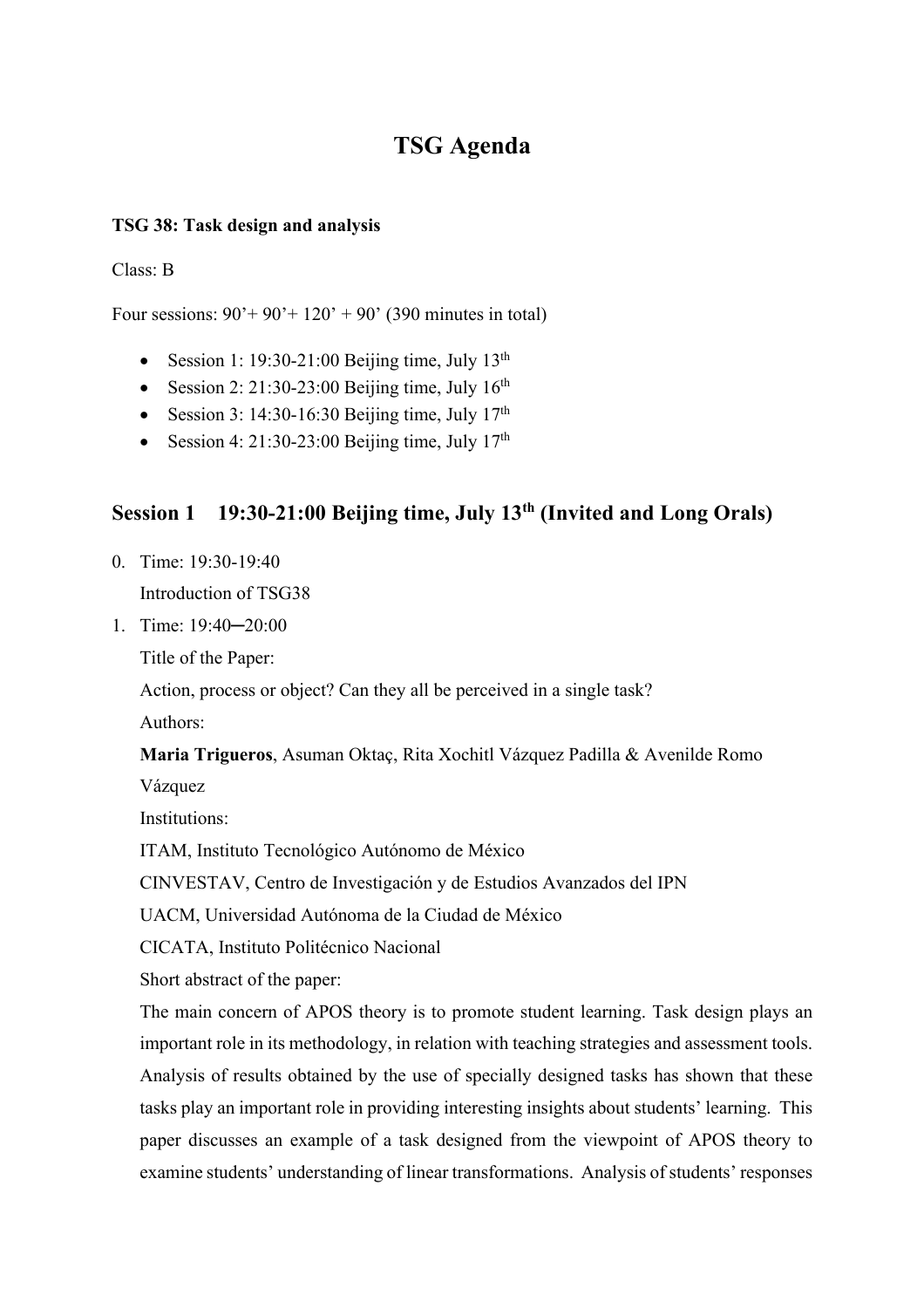from the lens of APOS theory, coupled with observations made by using the Anthropological Theory of Didactics (ATD) may offer important elements that can be used in the redesign of the task.

2. Time: 20:00─20:10

Title of the Paper:

The design of tasks for automatic formative assessment: Supporting teachers and students Authors:

**Willy Viviani** & Kayla White

Institution:

University of Maryland, College Park, USA

Short abstract of the paper:

Designing tasks for automatic formative assessment of student responses, rather than to support student learning through exploration and discussion, changes the challenges involved in task design; formative assessment tasks are more focused on ascertaining what it is that students think, though they can also provide students with opportunities to engage in exploration to change and develop their mathematical perspectives. Designing to support automatic assessment of student responses requires considering what sorts of feedback can be automated and considering what information to provide both to students and teachers. This paper illustrates a distinction between formative assessment and exploratory tasks by comparing and contrasting two sets of tasks designed for use by students in a Calculus class.

3. Time: 20:10─20:20

Title of the Paper:

A joint embodied and simulation design for graphing: Coordinating distances that change together.

Authors:

**Heather Lynn Johnson**, Anna Shvarts, & Amy Smith Institutions: University of Colorado Denver, USA Utrecht University, The Netherlands University of Colorado Denver, USA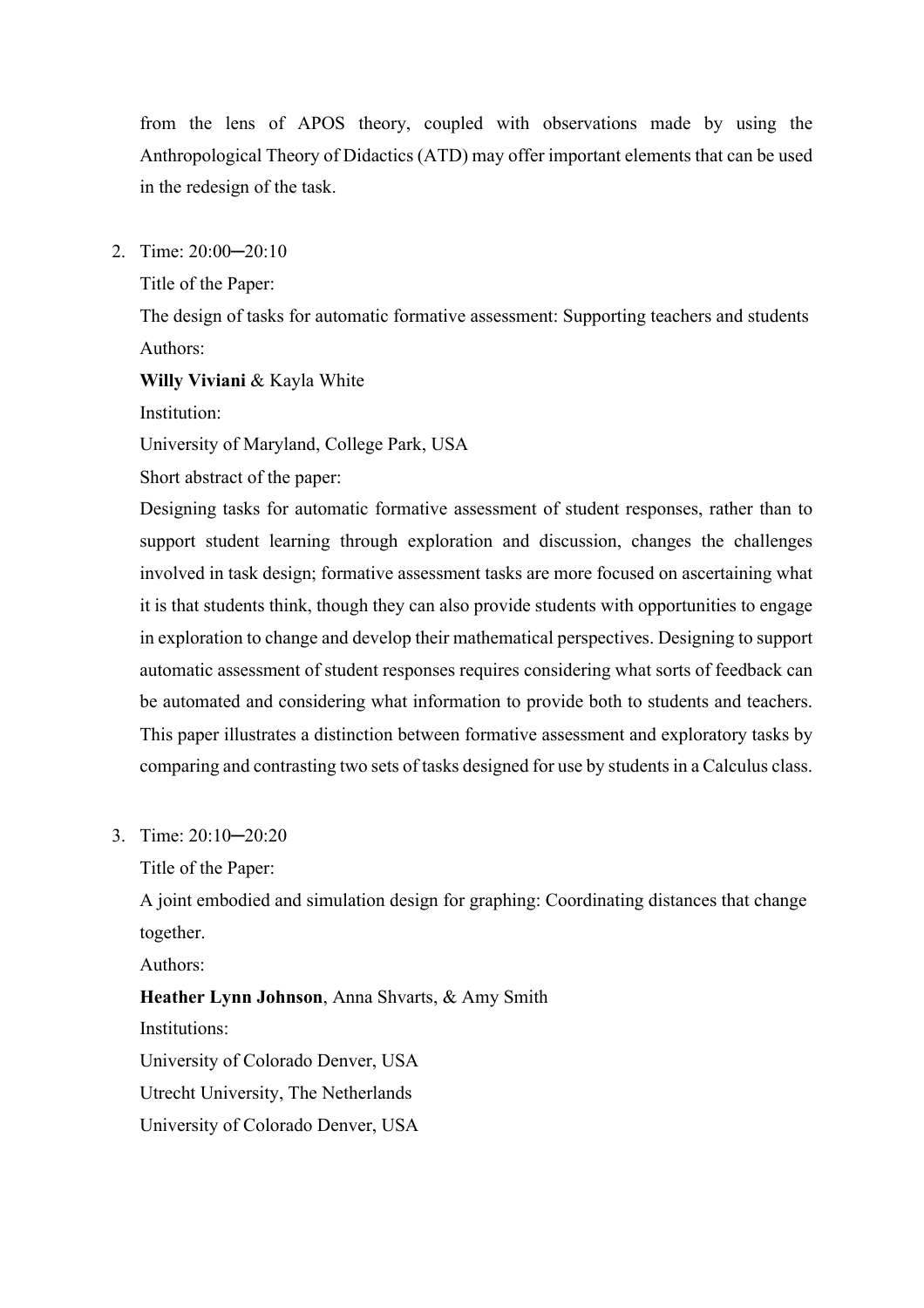Short abstract of the paper:

When interpreting or sketching graphs of attributes of objects in motion, students may think that those graphs should represent the literal paths of those objects. We engaged in a joint embodied and simulation design, to develop a new toy car task sequence, in which students could coordinate two distances: the distance traveled by a toy car moving along a path and a toy car's distance from a stationary object. We share the two phases of our joint design, and provide empirical evidence to support its viability. We discuss implications arising from collaborative design methods, which are rooted in different theoretical traditions.

#### 4. Time: 20:20─20:30

Title of the Paper:

Collective work on task design through study and research path for teacher education Authors:

**Berta Barquero** & Sonia Esteve

Institutions:

Universitat de Barcelona, Spain

Universitat de Vic-Universitat Central de Catalunya, Spain

Short abstract of the paper:

In this paper, we reflect on the work of transposing research and methodological tools to teacher education for the teachers' practice of designing and analysing tasks. Our research is based on the anthropological theory of the didactic, where task design is integrated into the research methodology proposed by didactic engineering. From this theoretical approach, it emerges the proposal of the study and research paths for teacher education (SRP-TE). We present a particular case of an SRP-TE about teaching statistics in Primary school, to exemplify the aims and tools introduced in the different modules of an SRP-TE with prospective Primary school teachers. We conclude with a reflection about what was achieved through the different modules concerning task design and the progress achieve to bring closer research with practice through the transposition of epistemological and didactic tools for task design.

#### 5. Time: 20:30─21:00

Time for questions/discussion

………………………………………….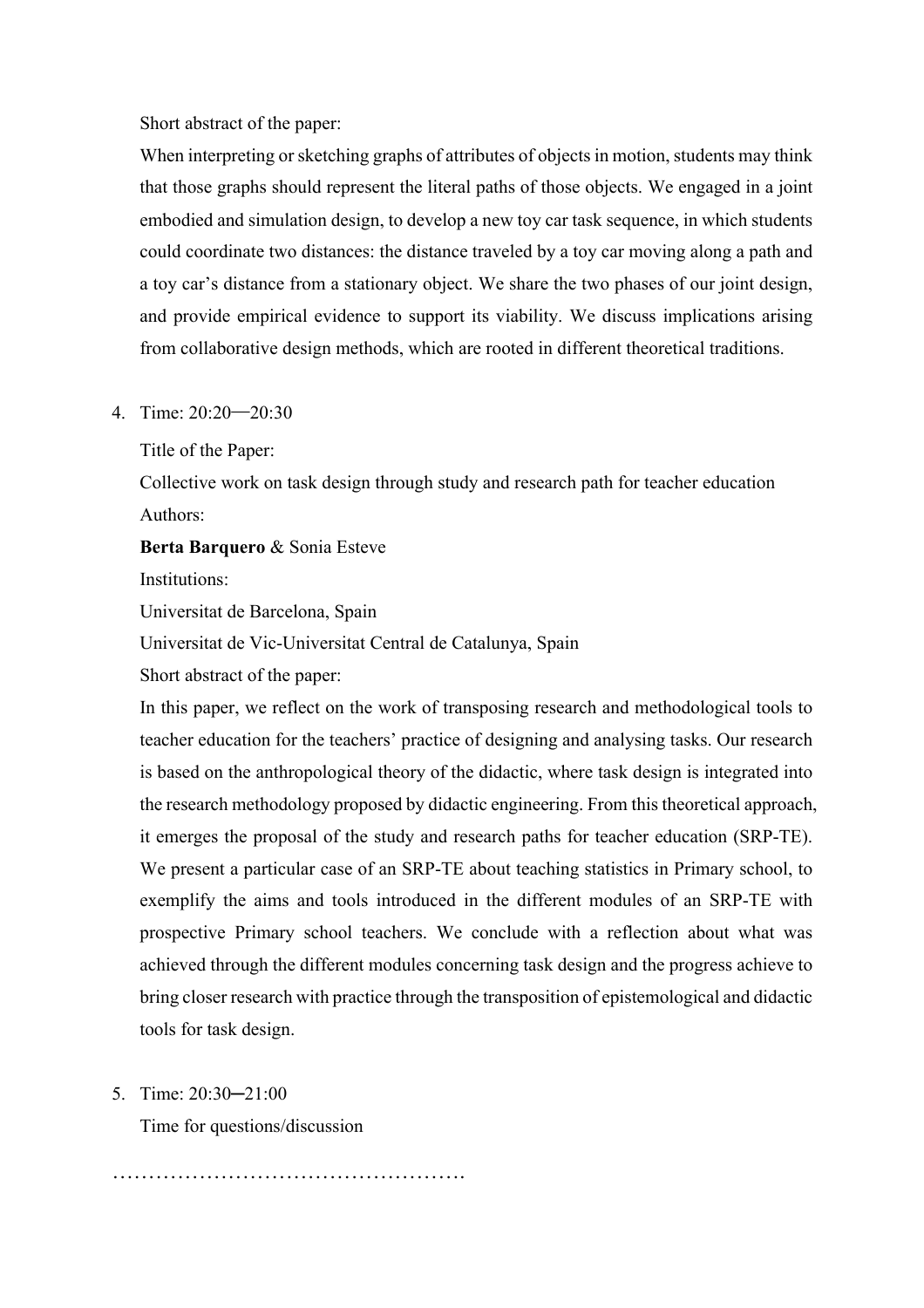# **Session 2 21:30-23:00 Beijing time, July 16th (Short Orals)**

1. Time: 21:30─21:40 Title of the Paper: Exploring mathematical task designed by pre-service teachers Authors: **Ruchi Mittal** & Alprata Ahuj

Institutions:

PhD Scholar, Department of Education, University of Delhi, India

PhD Scholar, School of Education Studies, Ambedkar University, India

Short abstract of the paper:

Task designing is staple to lesson planning. Teachers design task to plan learning experiences for their classrooms. A task is anything that a teacher uses to demonstrate mathematics, to pursue interactively with students, or to ask students to do something. Task can also be anything that students decide to do for themselves in a particular situation. Since, pre-service teachers put a lot of effort in planning as it is an integral component of teacher education program, this paper looks into the mathematical tasks designed by the pre-service teachers. Analysis of task designing is explored from three aspects, namely, their source, its type and appropriateness, to give holistic understanding to the researchers. The researchers has brought forth some of the discussion points which hold implications for various stakeholders related to the area of mathematics education.

2. Time: 21:40─21:50

Title of the Paper:

The fundamental idea of task design in China for algebraic development

Author:

Xuhua Sun

Institution:

University of Macau, China

Short abstract of the paper:

Among international research of task design, algebra knowledge development of task design goal and how the cultural context influent the different task design has been rarely discussed. This paper aims to provide a critical reflection on algebra knowledge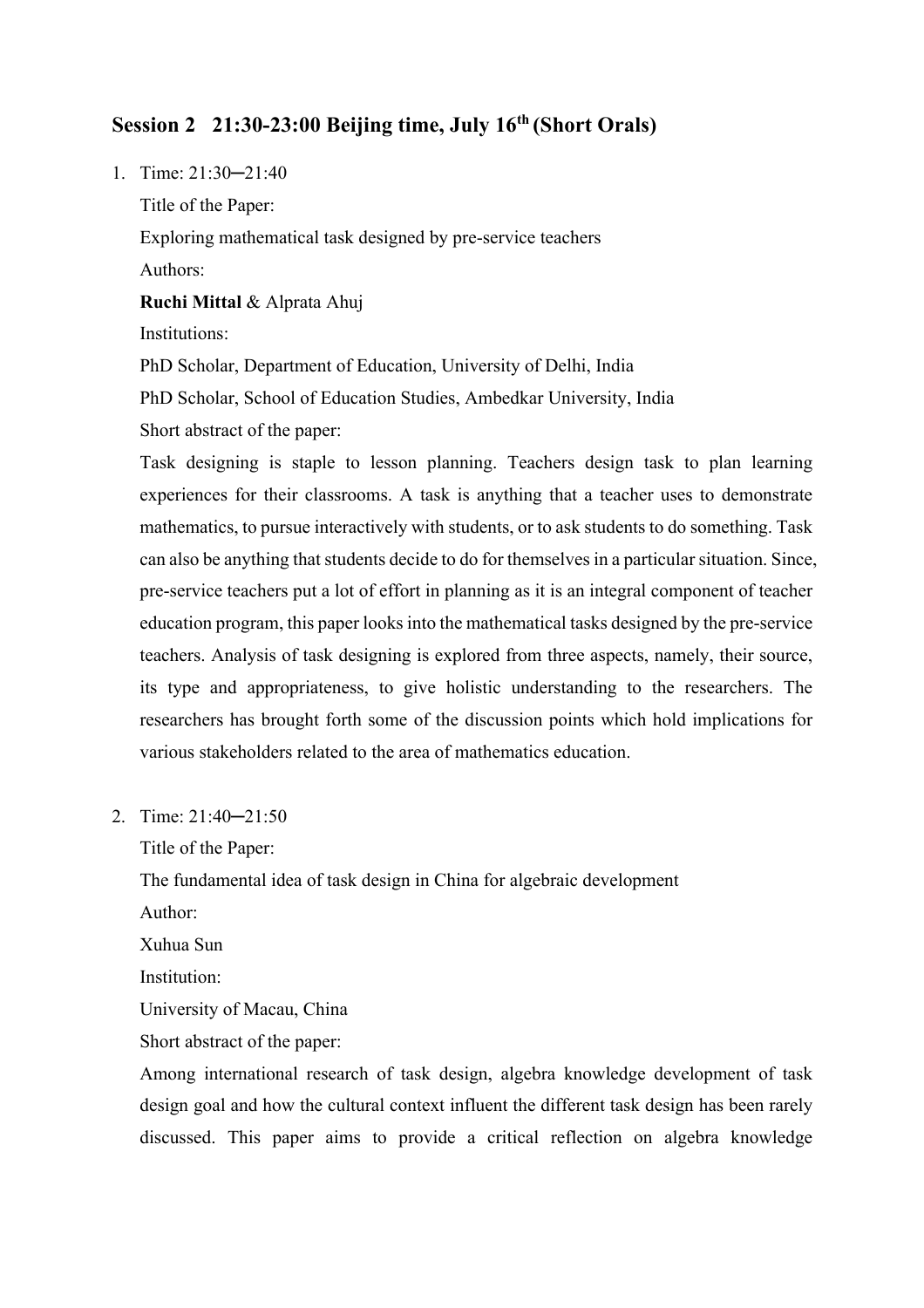development of task design and their possible correlations with the cultural context as hidden supports or blocks, which have been neglected.

3. Time: 21:50─22:00

Title of the Paper:

Schooling experience as mediating variables in preservice teachers' beliefs and instructional practice when designing mathematical tasks

Author:

Eugenio Chandia Muñoz

Institution:

Universidad de Concepción, Chile

Short abstract of the paper:

This study investigates the relationship between the schooling received by prospective teachers, and their instructional beliefs and practices, and the way they design mathematical tasks. A latent class analysis was used to determine profiles of instructional beliefs and practices conditioned to the experience of 252 preservice teachers, from 18 courses of primary teacher education programs, and the relationship was saturated using conditional probability. We found a predominant pattern-oriented towards constructivist teaching practices, which was influenced by the schooling of the prospective teacher.

4. Time: 22:00─22:10

Title of the Paper:

Transforming mathematics tasks: an important mathematics teacher's role

Authors:

**Guillermina Avila-Garcia**, Liliana Suárez Téllez, & Víctor Hugo Luna Acevedo Institutions:

Instituto Politécnico Nacional, Mexico

Short abstract of the paper:

The aim of this paper is to present the work of a teacher in designing a mathematical task in order to include latching stages, exploration, explanation, elaboration and evaluation (model 5e). The mathematical task consists of a teaching sequence for learning the subject of combinatorics with application for a problem of scalar magnitude. The teacher's interventions to promote high school students in Mexico (15-17 years old) highlight the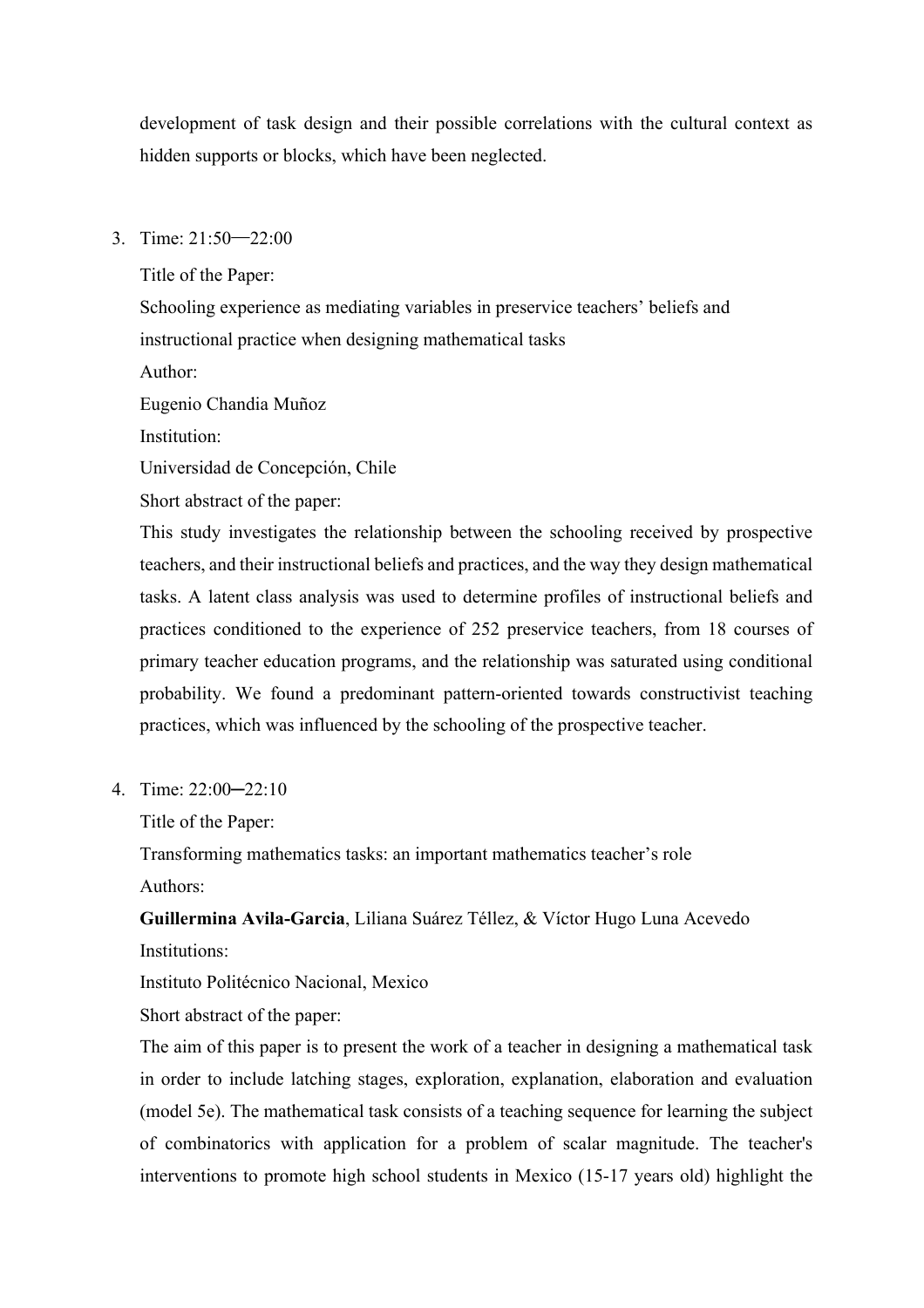stages of the 5e model. In this process, the teacher transforms the mathematical task, according to the way he conceives the learning of mathematics. Students perceived the task as uncommon but felt comfortable with the lessons learned.

5. Time: 22:10─22:20

Title of the Paper:

Developing silent video tasks' instructional sequence Authors:

**Bjarnheidur Kristinsdottir**, Freyja Hreinsdottir & Zsolt Lavicza Institution:

University of Iceland, School of Education, Iceland

University of Iceland, School of Education, Iceland

Johannes Kepler University Linz, Austria

Short abstract of the paper:

When teachers change their teaching practices, their need for new types of assessment also often arises. Teachers who truly value students' deeper understanding of concepts usually wish to assess conceptual understanding of their students. With the aim to address this challenge, at least partly, the first author of this paper works with teachers at upper secondary school level in Iceland and their 16-17 years old students to develop silent video tasks. Each video is short, animated, without any text or sound, and focuses on one mathematical concept. Students receive the task to add their voice-over to these videos. The resulting student solutions to the task are used as a base for further classroom discussion. After the first cycle of this design research project, it became clear that silent video tasks had a potential to be used as part of formative assessment. Thus, in the currently ongoing second phase of the research project, teachers use silent video tasks as part of their formative assessment practices. Furthermore, emphasis is set on developing further the classroom discussion part of the instructional sequence of silent video tasks.

### 6. Time: 22:20─22:30

#### Title of the Paper:

A possible pathway of mathematical inquiry: how to calculate the cube root of a given number by using a simple pocket calculator? Authors: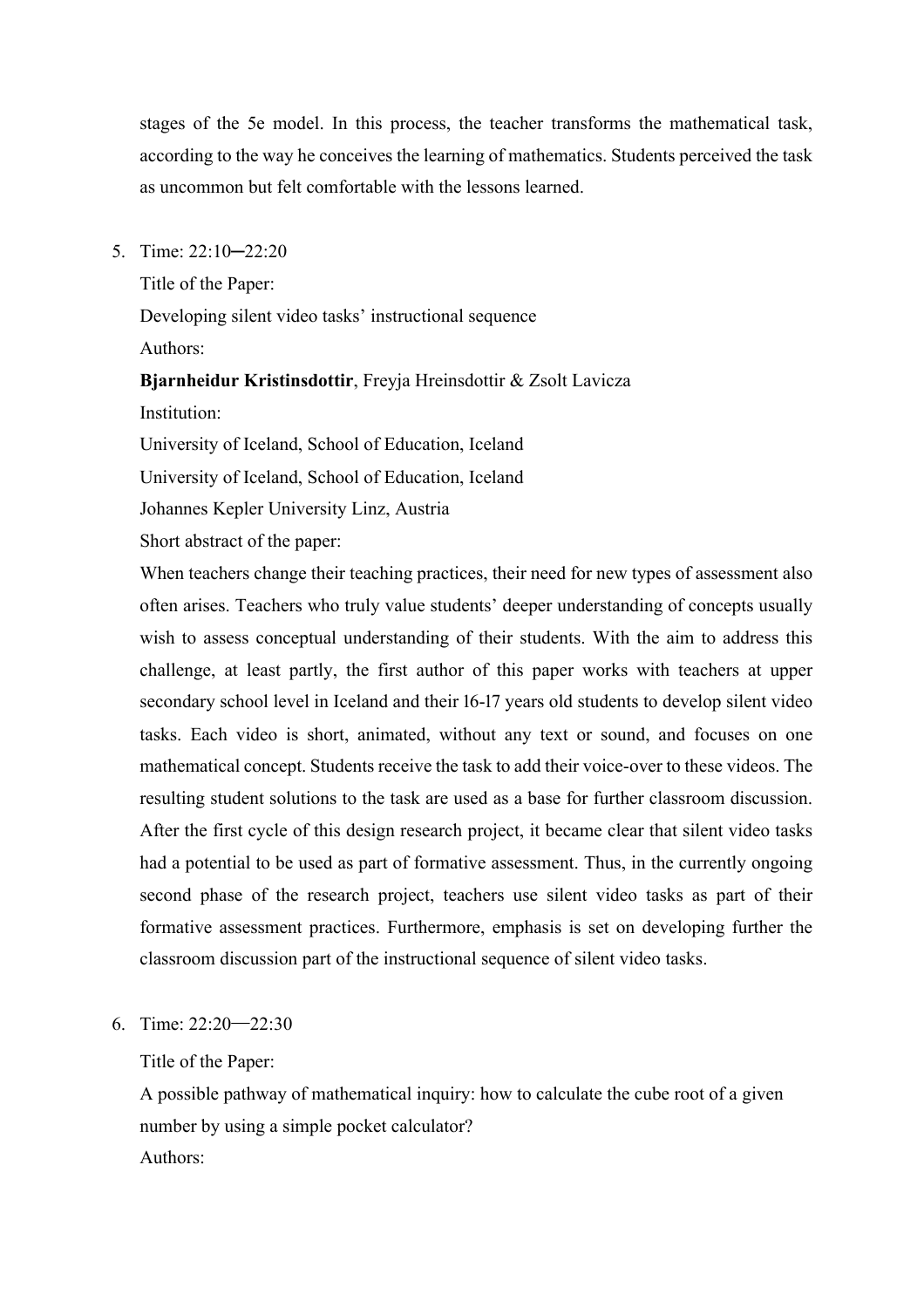#### **Koji Otaki**, Hiroaki Hamanaka & Takeshi Miyakawa

Institutions:

Hokkaido University of Education, Japan

Hyogo University of Teacher Education, Japan

Waseda University, Japan

Short abstract of the paper:

Let us describe here some results of our experimentation for realizing authentic inquiry in didactic situations. We designed inquiry for prospective mathematics teachers, which begins with a task about calculation by pocket calculators. This inquiry was conducted from a radical perspective of inquiry-based education: there is no expected piece of knowledge to be taught, and no limitation of the using of the Internet. We analyze the inquiry within the framework of the anthropological theory of the didactic, especially by the Herbartian schema. As consequences of the analysis, we will find out two didactic phenomena which are unusual in ordinary mathematics classroom: the co-production of answers and the elaboration of questions.

7. Time: 22:30─22:40

Title of the Paper:

Integrating covariational reasoning in the learning of science: the case of gravity Authors:

**Erell Germia** & Nicole Panorkou

Institution:

Montclair State University, USA

Short abstract of the paper:

This study discusses the forms of integrated reasoning that students exhibited when they engaged in activity integrating covariational reasoning to the learning of gravity. Results from a whole-class design experiment with sixth-grade students showed that students reasoned about the direction of change of the mass, distance, and gravity as those changed simultaneously, the bi-directionality of those relationships as well as the multiplicative change of the quantities as they changed in relation to each other. This paper illustrates the power of covariational reasoning for bridging math and science content and discusses the design activity that was a structuring factor to the formation of students' meanings.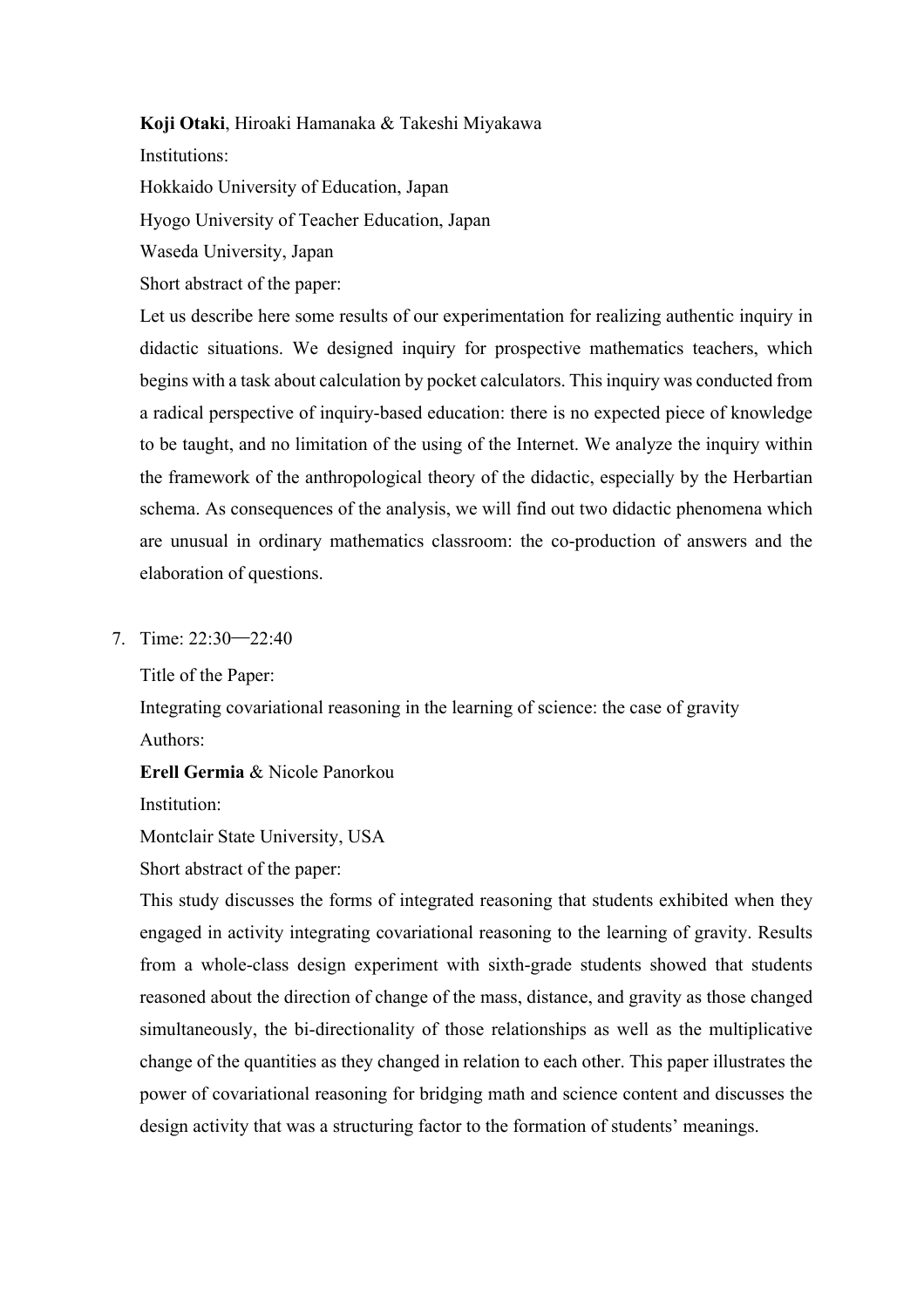### 8. Time: 22:40─22:50

Title of the Paper:

Research on designing and teaching of worked examples in reviewing of sequence based on the SOLO taxonomy

Author:

**Junyi Li** & Chao Zhou

Institutions:

Suzhou Tin Ka Ping Experimental Senior High School, China

Soochow University, China

Short abstract of the paper:

This paper focuses on the design of multiple examples in the teaching of sequence review lessons, and proposes a design framework of worked example based on the SOLO taxonomy. The author conducted an action research on a general grade 11 liberal arts class in an ordinary high school in China. The research show that: (1) The design framework is reasonable, and it can guide teachers to design and organize examples of single lesson or successive multiple lessons. (2) These examples, which are of holistic, hierarchical and self-explanatory, have been acknowledged by teachers and students. Moreover, learning these examples can benefit most students at different levels.

9. Time: 22:50─23:00

Time for discussion/questions

…………………………………………

# **Session 3 14:30-16:30 Beijing time, July 17th (Invited and Long Orals)**

1. Time: 14:30─14:50

Title of the Paper:

Fermi problems as a hub for task design in mathematics and stem education Authors:

**Jonas Bergman Ärlebäck** & Lluís Albarracín

Institutions:

Linköping Universitet, Sweden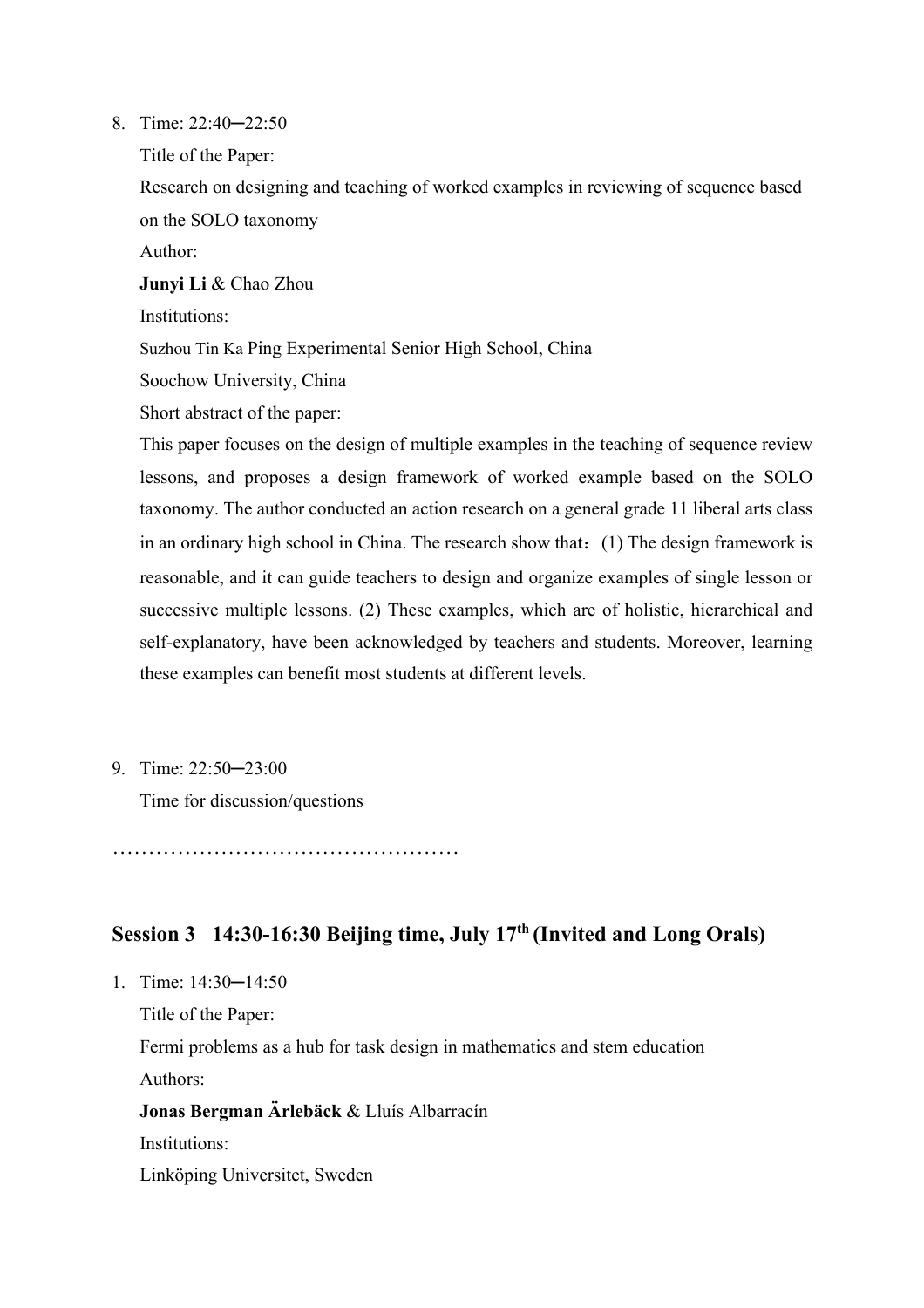Universitat Autònoma de Barcelona, Spain

Short abstract of the paper:

In this paper we draw on recent research on so called Fermi problems, and situate the fundamental principles underlying this type of tasks and their use from a task design perspective. We use the models and modeling perspective on teaching and learning to elaborate on aspects related to the design of single-use, as well as sequences of, Fermi problems. In addition, we discuss a framework (called the  $F<sub>p</sub>AT$ -framework) for supporting the design and use of Fermi problems to facilitate students' learning within particular mathematics content areas and/or aimed at particular concepts or higher order thinking skills. We also illustrate how the  $F<sub>p</sub>AT$  framework can be used to (i) facilitate interdisciplinary collaborations with other subjects such as the social sciences, but in particular with the other STEM subjects; and (ii) support teachers in adapting and implementing Fermi problems in their classrooms.

#### 2. Time: 14:50─15:00

Title of the Paper:

Opportunities for inquiry-based learning provided by Chinese and Dutch lower-secondary school mathematics textbook tasks Authors:

**Luhuan Huang**, Michiel Doorman and Wouter van Joolingen

Institution:

Freudenthal Institute for Science and Mathematics Education, Utrecht University, The **Netherlands** 

Short abstract of the paper

Textbooks are considered to highly influence instruction in lessons, while mathematics textbooks were found not supporting constructivist pedagogy. We explored through a textbook perspective about opportunities for inquiry-based learning (IBL) provided by tasks in lower-secondary mathematics textbooks of Beijing and the Netherlands. Based on an analysis framework related to IBL levels in phases of the IBL cycle, preliminary results show that tasks in both textbooks provide some opportunities for IBL in phases related to solution procedures and representations, but not in the other phases, which have potential for designing tasks in support of IBL practice in mathematics education.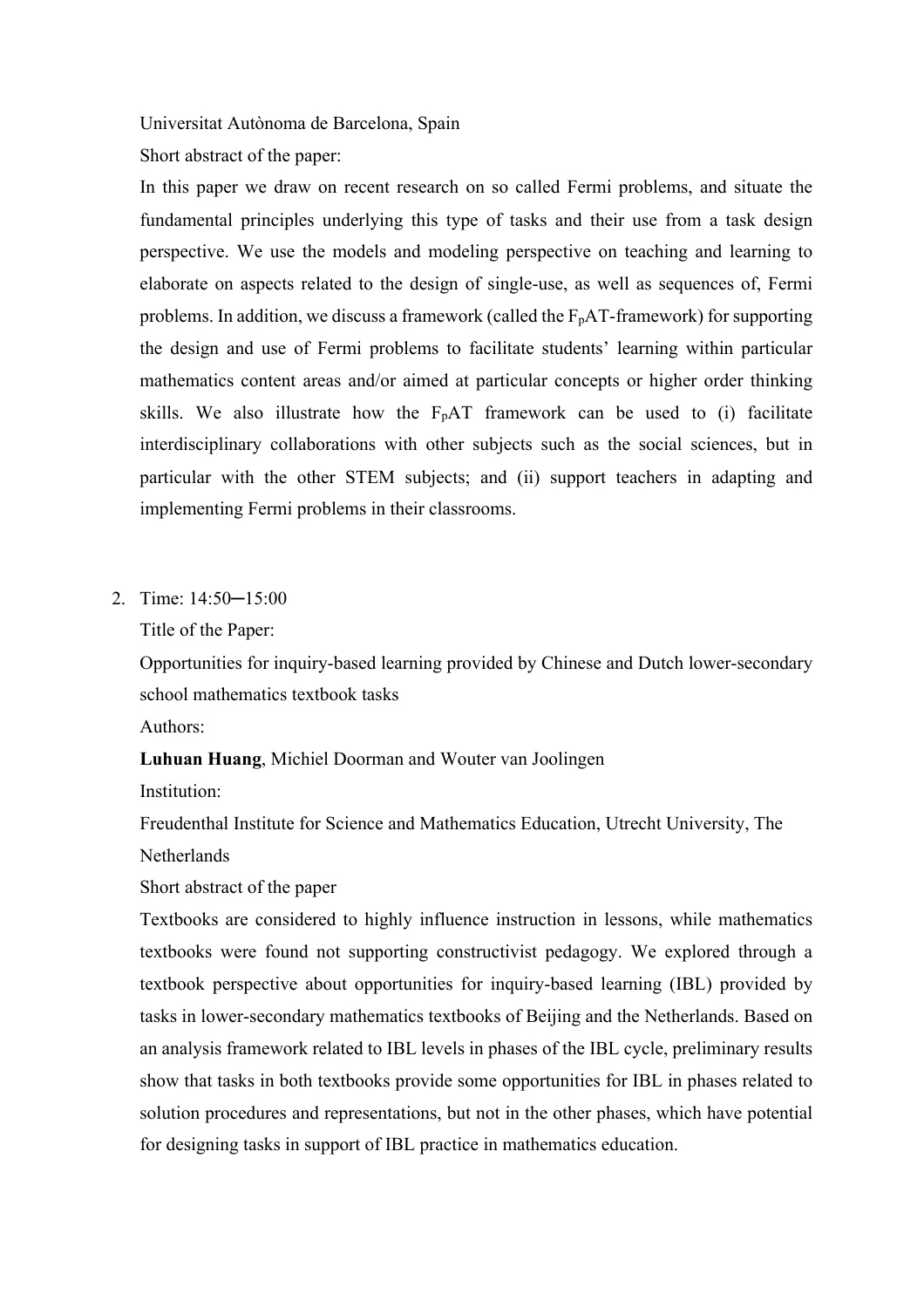3. Time: 15:00─15:10

Title of the Paper:

Developing digital mathematical tasks to promote students' higher order thinking skills Authors:

**Meryansumayeka**, Zulkardi, Ratu Ilma Indra Putri, & Cecil Hiltrimartin

**Institution** 

Universitas Sriwijaya, Indonesia

Short abstract of the paper:

Higher Order Thinking Skills (HOTS) and the use of technology become emphasizes of Indonesia curriculum in doing instructional activities for students. One effort to support students to develop their mathematical knowledge is through developing mathematical tasks and asking students to solve those tasks. This study purposed to develop mathematical tasks in the form of digital video and to analyze how students work on those tasks. Design research type development study was chosen as the research methodology. Data were gathered through observation, interview, documents such as students' worksheet and digital video. The digital mathematical tasks, which were developed, adapted PISA problems categorized into HOTS problems. They were validated through expert reviews and were evaluated through one to one stage until field test to see their practicality and their role in supporting students to develop their higher-order thinking skills.

4. Time: 15:10─15:20

Title of the Paper:

Potential, actual and practical variations for teaching functions: cases study in China and France

Authors:

**Luxizi Zhang**, Luc Trouche & Jiansheng Bao

Institutions:

East China Normal University, China

ENS de Lyon, France

East China Normal University, China

Short abstract of the paper:

This contribution is based on two major hypotheses: task design is the core of teachers work, and variation is the core of task design. Taking into account the variation in task design has a profound theoretical foundation in China and France, and developing my PhD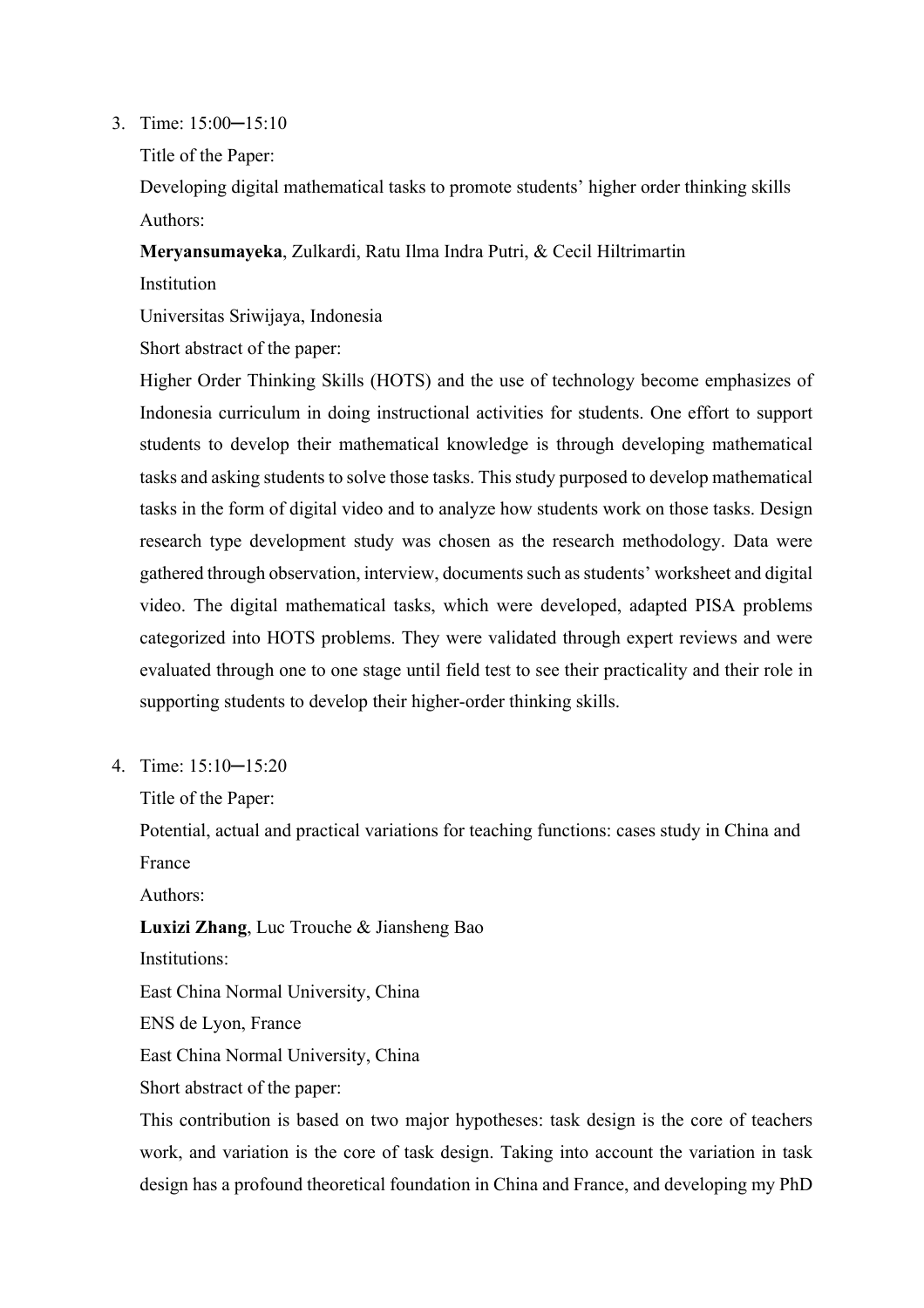with two co-supervisors, in China and France, I wish to seize this opportunity for constructing an analytic model of "teaching mathematics through variation" making profit of this theoretical diversity. This model distinguishes potential variation and practical variation and is based on the process of transforming potential variation into actual variation, and of using practical variation for rethinking potential variation. The design of this model is based both on theoretical networking, and on cases analysis, in France and China. In this contribution, we will focus on a critical aspect in the two cases, from potential to practical variation.

5. Time: 15:20─15:30

Title of the Paper:

Students' opportunities to engage in mathematical problem solving Author:

#### **Jonas Jäder**

Institution:

Dalarna University, Sweden

Short abstract of the paper:

Problem solving has proven valuable for students' learning. This presentation includes results from three studies where students' opportunities to engage in mathematical problem solving have been studied. The results show that textbook tasks to a great extent are of routine character rather than mathematical problems Furthermore, students mainly work on the easier sets of tasks, including even fewer mathematical problems. Thus, students' opportunities to engage in mathematical problem solving are limited. In an ongoing project an analytic framework is developed to better understand some of the important components of mathematical problem solving and possibly also be of support in the design of mathematical problems.

6. Time: 15:30─15:40

Title of the Paper:

Tasks and scenarios for promoting inquiry based mathematics teaching Authors:

**Michiel Doorman**, Matija Bašić, Zeljka Milin Sipus & Rogier Bos Institutions: Utrecht University, The Netherlands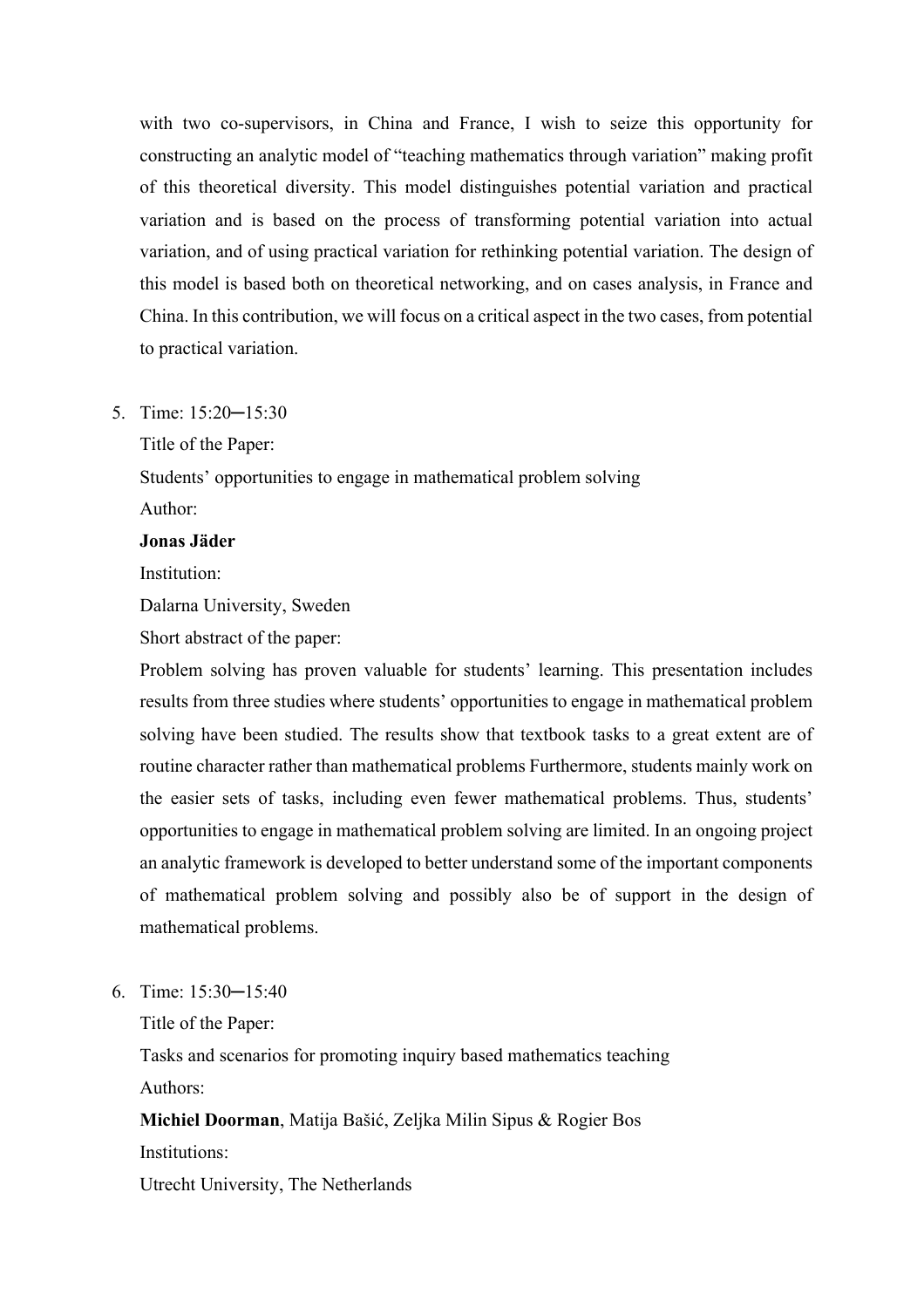University of Zagreb, Croatia University of Zagreb, Croatia Utrecht University, The Netherlands Short abstract of the paper:

This study focuses on the role of task design in promoting inquiry and the learning of mathematics in daily practice. We combined the theory of Realistic Mathematics Education and the Theory of Didactic Situations to develop open and context-rich tasks and to support teachers in balancing phases of student-led inquiry with phases for creating a whole class shared understanding of mathematical structures. The tasks were enriched with scenarios for the lessons including examples of expected students' reactions and other teachers' experiences. These resources were tried out in Croatia and the Netherlands. Student work and interviews with eight teachers revealed that the tasks enabled students to learn from each other. The scenarios supported teachers in orchestrating the lessons and convinced them that the tasks and their implementation are worth the time and effort.

7. Time: 15:40─15:50

Title of the Paper:

Towards differentiated instruction: Insights from constructivist learning design Authors:

**Ng Kit Ee Dawn**, Lee Ngan Hoe, Cynthia Seto, Liu Mei, June Lee, & Wong Zi Yang Institutions:

National Institute of Education, Singapore National Institute of Education, Singapore Academy of Singapore Teachers, Singapore

National Institute of Education, Singapore

National Institute of Education, Singapore

National Institute of Education, Singapore

Short abstract of the paper:

This paper proposes four interacting elements for consideration when developing a mathematical activity supporting the construction of mathematical concepts in the Singapore secondary classrooms as part of a task design research: (i) the activity has an open-ended structure, (ii) activation of prior knowledge related to targeted concept is required, (iii) critical attributes of the concept are weaved in, and (iv) an iterative mathematisation process is prompted. An activity intended to foster students'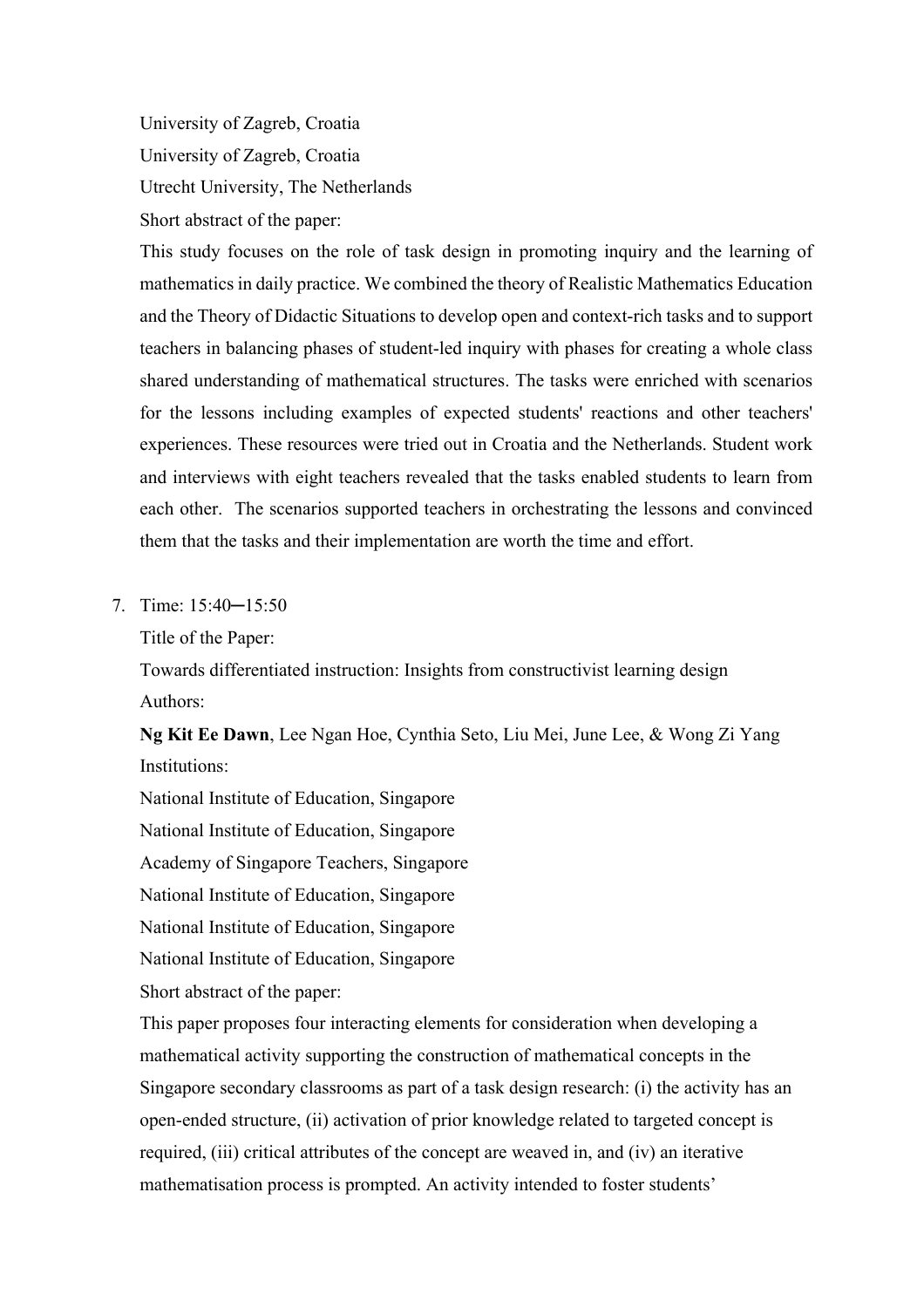construction of the concept of "gradient of a straight line" will be used to exemplify how the four elements are applied. Analysis of students' work from the activity revealed different trajectories of how teachers can plan for differentiated instruction towards a robust construction of the concept. The four elements and the resulting trajectories of instruction inform the development of a Constructivist Learning Design to guide teachers in using similar activities for a differentiated approach in the teaching and learning of mathematical concepts.

8. Time: 15:50─16:30

Time for questions/discussions

…………………………………………

# **Session 4 21:30-23:00 Beijing time, July 17th (Short Orals and Closure)**

1. Time: 21:30─21:40

Title of the Paper:

Task for introducing the vector concept using technology

Authors:

**Sofia Paz Rodriguez**, Carlos Armando Cuevas Vallejo, & osé Orozco-Santiago

Cinvestav

**Institutions** 

IPN, Mexico

Short abstract of the paper:

In this article we present a sequence of tasks framed in a practical action projects principles that can be applied to task design whose objective is to help the student to go from an elementary conception of vector in physics to conceiving it as an element of a vector space. The activities begin with a context problem simulated in a digital environment that allows the movement of a robotic arm showing the vector, first as an arm, then as an arrow with magnitude, direction and sense and finally as an ordered pair of real numbers in a geometric environment. The tasks were implemented for seven university students; this report presents the results of the pilot study.

2. Time: 21:40─21:50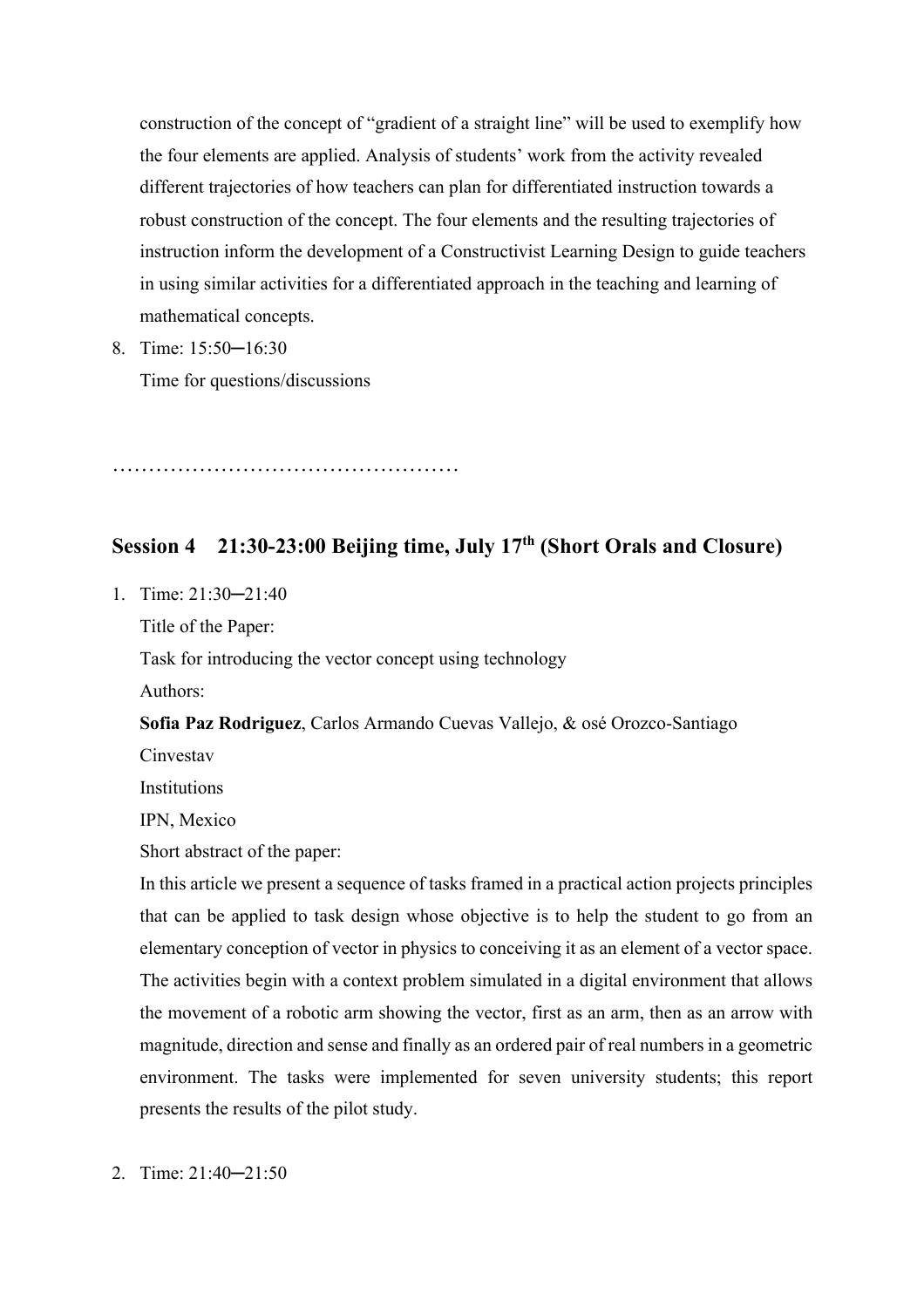Title of the Paper:

Design tasks in MLR environment: Constructing examples for proving logical statements Author:

# **Galit Nagari-Haddif**

Institution:

University of Haifa, Israel

Short abstract of the paper:

In this paper, we aim to demonstrate and characterize the challenge related to tasks in which students construct and submit examples for refuting or supporting a statement in an MLR environment. This design pattern (DP) also includes the construction of a fixed false universal statement and the formulation of a general case in a true universal statement. we describe the activity "Asymptotes and parametric functions", that instantiates this DP and report a few excerpts from the submissions and the solution process of four students.

3. Time: 21:50─22:00

Title of the Paper:

Didactic sequence planning for the study of the teaching and learning of isometries in future primary school teachers

Authors:

**Marta Martin Nieto** & Natalia Ruiz-Lopez

Institution:

Universidad Autónoma de Madrid, Spain

Short abstract of the paper:

In the Math education research community, there is an interest in the development of mathematical knowledge of primary teachers, as this is an area where serious shortcomings have been detected. Geometry is one of the parts where students have more problems. The future primary teachers who are studying at University need to master their problemsolving skills for their profession. Specifically, related to rigid movements in two dimensions. The goal of our research is to create a didactic sequence of problems and a tool to guide the resolution for teaching and learning isometries. The method used is Design Research. It has been a qualitative study undertaken with nine pairs of students from last year using the GeoGebra software and including discussion with the whole group. This analysis addresses the obstacles of learning encountered. A questionnaire was used to collect data about students' attitudes, expectations, assumptions and motivation. The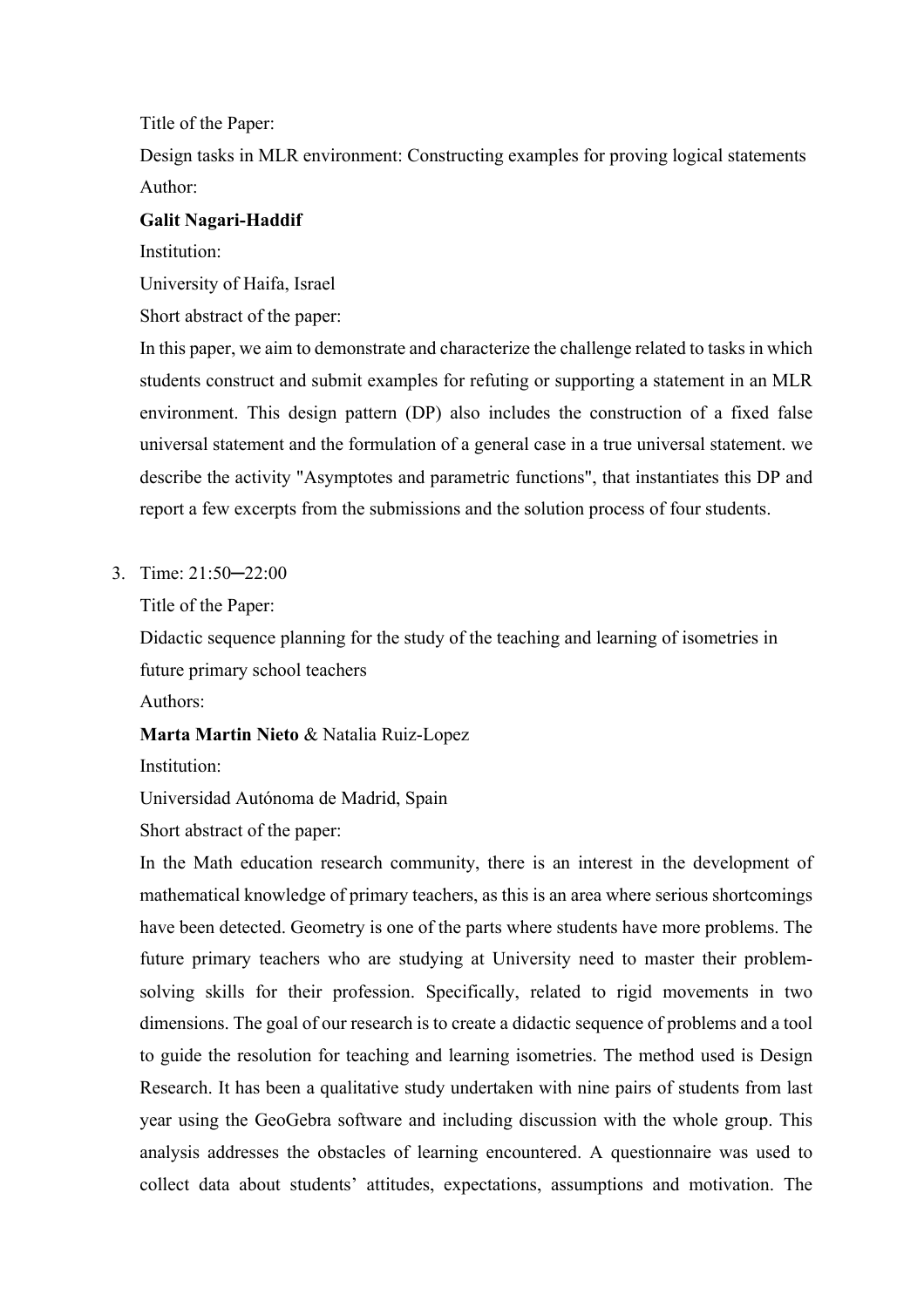methodology used in the analysis of the activities in this problem solving process may be useful for those teachers and researchers who want to integrate Dynamic Geometry Software in their classroom.

4. Time: 22:00─22:10

Title of the Paper:

Analyzing primary two pupils' errors answering fractions' task using the Newman procedure

Authors:

**Rosmawati Mohamed** & Munirah Ghazali

Institutions:

PhD Candidate, School of Educational Studies, Universiti Sains Malaysia, Malaysia School of Educational Studies, Universiti Sains Malaysia, Malaysia

Short abstract of the paper:

Previous research reveals that pupils struggle to understand fractions and committed various misconceptions due to the mistakes in communicating using different representations. This study provides some evidence for such claims and describe the types of errors 30 pupils constructed using Newman procedure. First, pupils' test answers were analyzed, followed by semi-structured interviews after selecting pupils who presented some mistakes. Findings suggest that pupils made comprehension, transformation, process skill and encoding errors because of ambiguous factual, conceptual and procedural knowledge, and connections the knowledge using different representations. Making the link between conceptual knowledge and the strategies used are the way of expert thinking. For the improvement of understanding fractions, implications are discussed.

5. Time: 22:10─22:20

Title of the Paper:

Effects of low floor high ceiling mathematical tasks on students' mathematical proficiency in seventh-grade geometry

Authors:

**Franklin Falculan** & Maria Alva Aberin Institution:

Ateneo de Manila University, Philippine